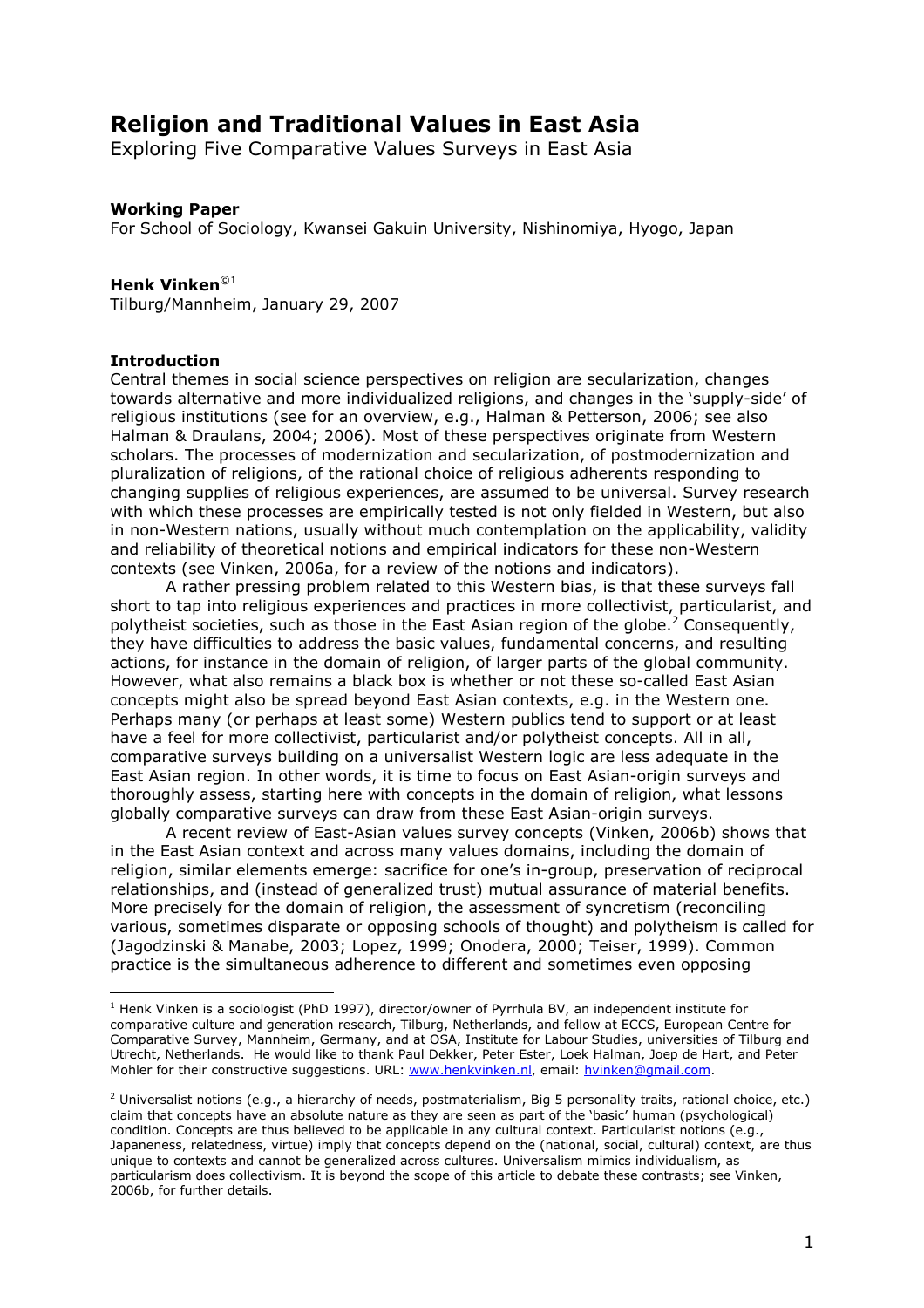religions and/or to these different religions at different moments and contexts of life. Also, deities can be human, non-human, and super-human at the same time. Moreover, both personal and communal rituals are in place, often without mediation of religious officials and with a central role of sacrifices and offerings aimed at this-worldly goals, if not straightforward material benefits, not in the afterlife but here and now (Reader & Tanabe, 1998). Importantly, religion is strongly embedded in family life and also in bureaucracy. Traditional East Asian virtues in these two domains are almost inseparable from religious beliefs and practices: respecting one's family, honoring ancestors and the elderly (including senior benevolent bureaucrats) having children (more precisely: sons), becoming or at least trying hard to become (and in the course sacrificing a lot) and appear prosperous, all these virtues are central in daily practices in family, citizen-state (and employee-employer) and religious relationships.

In short, religious beliefs and practices are believed to be strongly intertwined with (if not equal to) traditional East Asian virtues that govern other domains of life. These virtues or values mimic those that play a major role in the debate on so-called 'East Asian values' since the mid-1980s (see, e.g., Hofstede & Bond, 1988, on Confucian ethics). What, in conclusion of this section, might well be learned from East Asian-origin values surveys is the assessment of the interrelationships of religion and traditional values.

### **Outline**

This article will focus on religion and traditional values. In the domain of religion it aims to explain 1) the proportion of people in East Asia that indicates they have or identify with any particular religious denomination, and 2) the frequency with which East Asian people attend church, c.g. attend and/or practice religious services. Both themes are central in the discussion on the cultural fit of religious values surveys covering non-Western nations. As regards denominational belonging or church membership the key assumption is, in line with the above mentioned syncreticism notion, that East Asian publics are likely to not affiliate to one or the other denomination. As church attendance is concerned the basic idea is that these publics are less likely to passively attend services, visit a church or any place of worship for these services, but to practice services actively, with or without official quidance and if necessary at a place of worship in their private home. It will be assessed how the East Asian-origin surveys (and for reasons of comparison some Western-origin global surveys, also field in East Asia) perceive and deal with these themes empirically.

Use is made of several traditional explanatory variables in the domain of religion itself, such as religious beliefs, the importance of religion, and religiosity. This 'internal' set of explananda and explanatia, all from the domain of religion, is challenged first by adding socio-demographic variables and second by introducing nation/city and also traditional values indicators. The assumption is that generation membership and education contribute to the explanation of having a denomination and the frequency of church visits. Compared to older generations, younger generations are believed to have grown up in times of, among others, heightened secularization, and will, regardless of the importance they attach to religion or their religiosity, feel less attached to denominations and be less inclined to actually visit churches (see Halman & Petterson, 2006, for an intergenerational analyses across Europe). The higher educated, compared to the less educated, are also believed to be forerunners of secularization.<sup>3</sup> If younger

<sup>&</sup>lt;sup>3</sup> There is considerable debate on the effect of education (and other demographics) on religious variables. In the USA some discern a positive effect at the individual level: e.g., the higher the educational level, the more church attendance; an effect attributed to the high shares of social capital (which positively relates to education) needed to participate in many (protestant) religions in the USA (see, e.g., Sacerdote & Glaeser, 2001). Most empirical evidence shows a negative association (see Johnson, 1997). Recent analyses of the European Values Study (Halman & Draulans 2006) reveal a negative relationship between educational level and religiosity and a curvilinear one between educational level and religious practices (the higher educated are more involved in religious activities than the middle educational levels). A straightforward explanation for these findings is not available, but it seems that on the 'mental' level there is proof for the Weberian idea that education is incompatible with religious orientations, and that, at the same time at the social level, high levels of education (and thus social capital) align well with active religious involvement.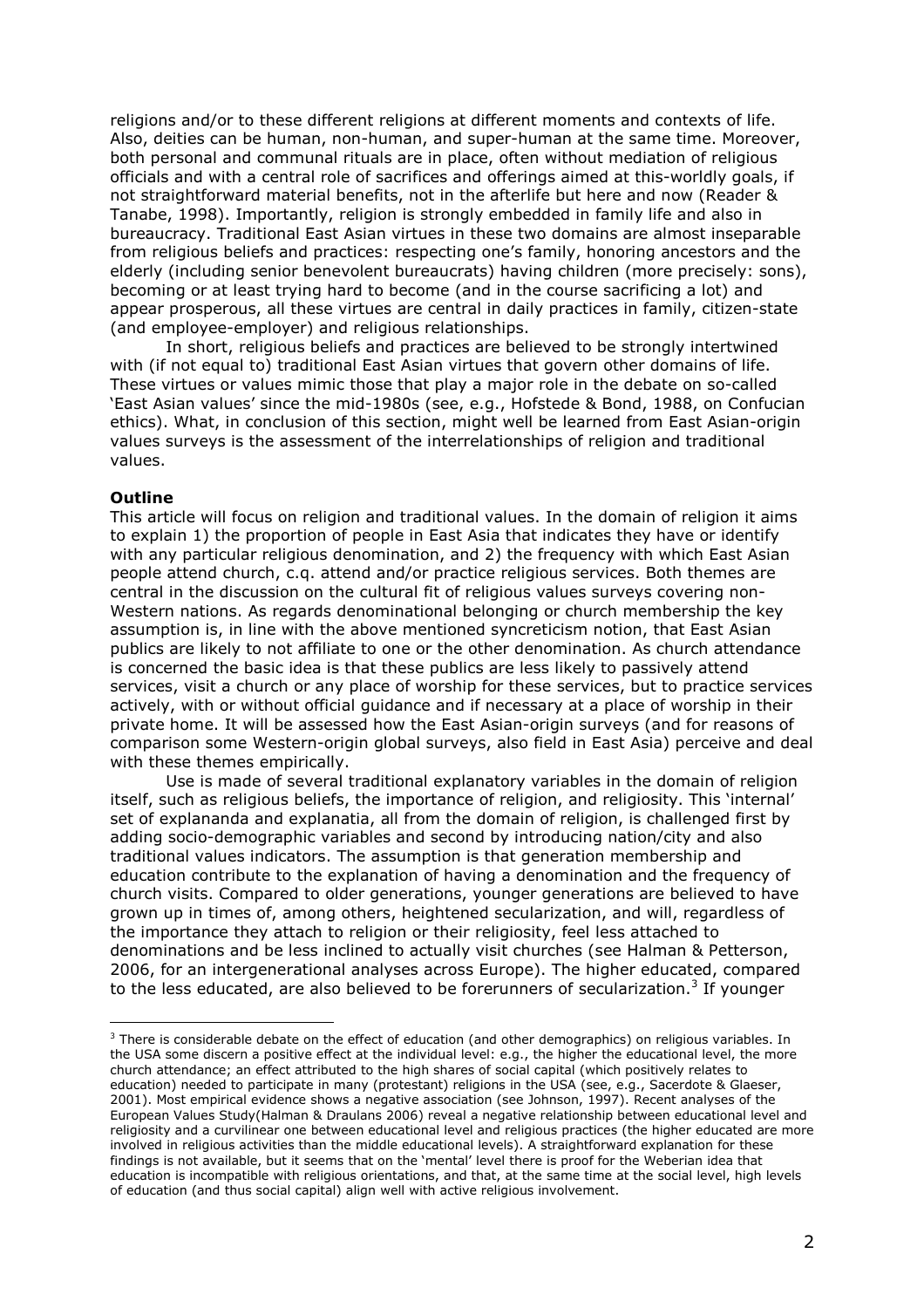generation membership and/or a higher level of education are of the highest relevance, then the introduction of these characteristics should reduce if not completely replace the religious indicators. This will be checked in the analyses that follow the next section.

Another set of assumptions argues that not religious considerations or demographics make the difference, but that the nation/city in which one is socialized, with all its particular cultural traditions, socio-economic chances, and religious and political structures in place, determines religious belonging and religious behavior. In the following a stepwise approach is used: firstly, the nation/cities as such are included in the explanation, and secondly, different sets of traditional values are added. In the last case it can be assessed whether or not East Asian cultural traditions (i.e., East Asian traditional values) add to, if not replace or, yet another possibility, maybe strongly reduce the impact of being from a particular nation or city. Perhaps too the sole fact of including nation/city indicators and also, on top of that, the set of traditional values may strongly weaken the effects of religious and demographic characteristics or even make them disappear. In an extreme version of reversed orientalism when perceiving East Asian values, it is exactly this all-encompassing and all-overriding impact of traditional values that make people feel they belong to a religion, c.g. behave in a religious way. One's own personal religious considerations, demographic characteristics (even when these relate closely to historic time, as generation membership does), or even national or city(-state) origin does not really matter. What matters is endorsing East Asian traditional values, e.g. those related to filial piety, harmony and relatedness. Being part of an East Asian community of specific traditional values, so theory in its extreme logical consequence would go, overrides all other facets determining belonging and action. This article aims to seek evidence for this logic in recent survey sources from East Asia.

# Data, indicators, and the issue of wording

Use is made of several datasets covering different nations and major cities in East Asia. In most cases nations such as China, Japan, South Korea, Taiwan and/or (the city-state of) Singapore are included. In some cases several large Chinese cities, instead of one overall reference to China, are distinguished. Most of these datasets originate from East Asia, such as the AsiaBarometer (AB) of 2003, the Asian Barometer (AnB) covering the 2001-2003 period, and the East Asia Values Survey (EAVS) for 2002-2004. For reasons of comparison we have also included the last publicly available wave (2000-2002) of the predominantly Western-origin World Values Survey (WVS) and the International Social Survey Programme (ISSP), especially its module on religion (1998) here referring only to Japan.

Crucial for evaluating the analyses results is the issue of concept equivalence. It is relevant therefore to first look closer at the question wording. In AB 'denomination' is measured as follows: "Do you regard yourself as belonging to any particular religion?". In AnB this is "what is your religion?" and in the EAVS it is "Do you have any personal religious faith?" In WVS it is "Do you belong to a religious denomination?" and in ISSP it is "What is your religious preference?" (the wording in the Japanese questionnaire). The largest problem of the different wordings is the difference between nominal (e.g., most likely tapped in AnB and WVS) and subjective belonging (e.g., in AB) to any religious denomination. The addition "personal" in EAVS can also be problematic in this sense, probably confusing people who may have strong family ties (also in terms of rituals) to a specific religion, but do not feel they themselves, as individuals or personally, relate closely to this religion, as the question suggests necessary. The difference between "faith" as tapped in EAVS and religious denomination and/or preference in WVS and ISSP is in itself of course rather problematic. If people responded positively to these questions they were shown a list of religions to choose from. In the analyses presented here, those who responded positively to the denomination questions are seen as one group versus those who did not respond positively.

Similarly the wording of 'church attendance' differs across the surveys. In AB the wording is: "Apart from weddings, funerals and such ceremonies, about how often do you attend religious services or visit a place of worship these days?" In AnB the phrasing is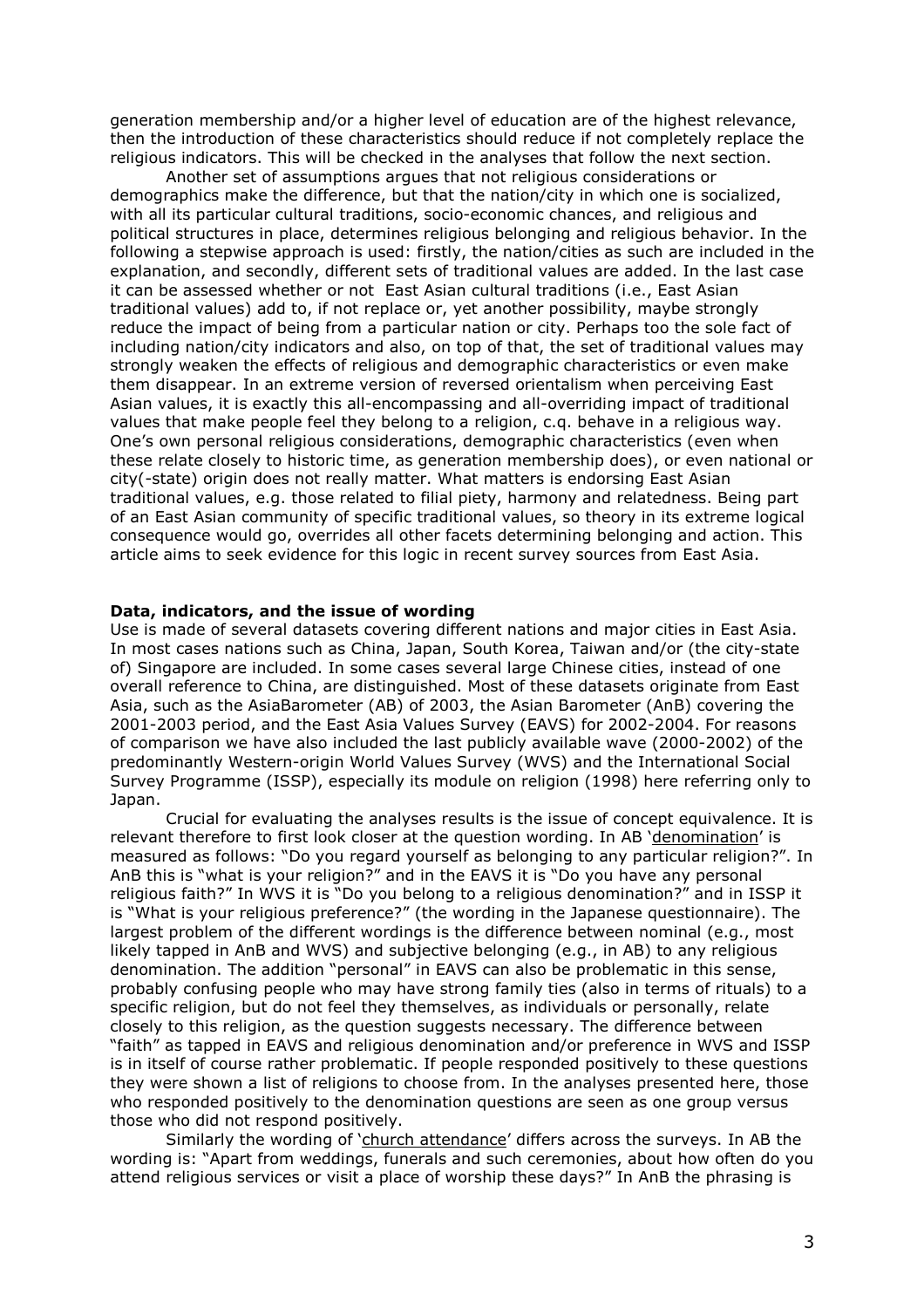"About how often do you practice religious services or rituals these days" (not asked in China). The variable is missing completely in the EAVS. In WVS the wording is almost similar to the one in AB: "Apart from weddings, funerals, and christenings, about how often do you attend religious services these days?". In ISSP (Japan) the wording goes: "How often do you attend religious services or go to pray at temple/shrine other than 'Hatumode', wedding or funeral?".<sup>4</sup> The AnB phrasing seems closest to East Asian perceptions of religious services: these services are, as stated, not per se 'attended' (AB, WVS, and ISSP), but practiced, and they do not necessarily include praying as some of the other wordings suggest. Yet, in the AnB phrasing we are missing the exclusion of ritualized visits for weddings, funerals, etc., which makes it more encompassing, but also less comparative to the other data.

In each survey several measurements for traditional (East Asian) values are in use. In AB, a survey far from focused on values as such, several items refer to desired accomplishments of (if necessary, imagined) sons and daughters: from becoming wealthy to becoming a person who cares about family. No reliable factor or sum of scores could be constructed, not for sons or for daughters.<sup>5</sup> Intercorrelations between the different desires are guite low. Two series of counts were included for sons and for daughters separately. One count refers to fame: become a great scholar, a powerful political leader, very wealthy, a person respected by the masses. The other refers to relatedness: become a loving and charitable person, become a person who cares about family, and find a good marriage partner. In AnB a two-factor values structure was successfully established on a series of items. The first factor refers to preservation with items such as 'a man will loose face if he works under a female supervisor', 'wealth and poverty, success and failure are all determined by fate', and 'when hiring someone, even if a stranger is more qualified, the opportunity should still be given to relatives and friends'.<sup>6</sup> The second factor seems to relate to harmony, with, e.g., 'for the sake of the family, the individual should put his personal interest second', 'a person should not insist on his own opinion, if his co-workers disagree with him', and 'when one has a conflict with a neighbor, the best way to deal with it is to accommodate the other person'. The items of both factors do not form strongly reliable sum of scores scales. EAVS has a specific set of traditional Asian values (explicitly brought to respondents as traditional values) and analyses result in a two-factor solution. The first factor is strong and is labelled as gender roles with items such as 'we need a son to keep our family line going', 'a wife should follow her husband', 'men should work outside and women should tend to housekeeping'.<sup>8</sup> The second factor consists of only two strongly loading items: 'we should respect ancestors' and 'the eldest son should look after his aging parents'.<sup>9</sup> The factor is labelled respect ancestors. Both factors, but especially the second one, are weak in terms of scale reliability or correlation.<sup>10</sup> In WVS the choice of values is abundant, but in order to align with the previous a focus was put on several items that tap respect for parents,

<sup>&</sup>lt;sup>4</sup> 'Hatumode' is the traditional New Year's day visit to temples and/or shrines to pray for hapiness in the coming year.

<sup>&</sup>lt;sup>5</sup> This could be the result of asking respondents to nominate two desires to the maximum and the resulting mentioned-not-mentioned format, which does not facilitate the use of factor analysis.

 $6$  This factor (after PCA, varimax rotation) has an Eigen of 1,984, R<sup>2</sup> 20,6%, and Cronbach's alpha of sum of scores 0,513. Items responses are reversed: strongly disagree, somewhat disagree, somewhat agree and stongly agree.

 $^7$  Eigen 1,238, R<sup>2</sup> 19,7%, Cronbach's alpha of sum of scores 0,463. Item responses reversed into strongly disagree, disagree, agree, strongly agree.

<sup>&</sup>lt;sup>8</sup> This factor (after PCA, varimax rotation) with Eigen 2,740, R<sup>2</sup> 35,9%.

 $9$  Eigen 1,141, R<sup>2</sup> 19,4%.

 $10$  Respectively Cronbach's alpha of sum of scores 0,751 and correlation 'respect ancestors'-items of 0,267.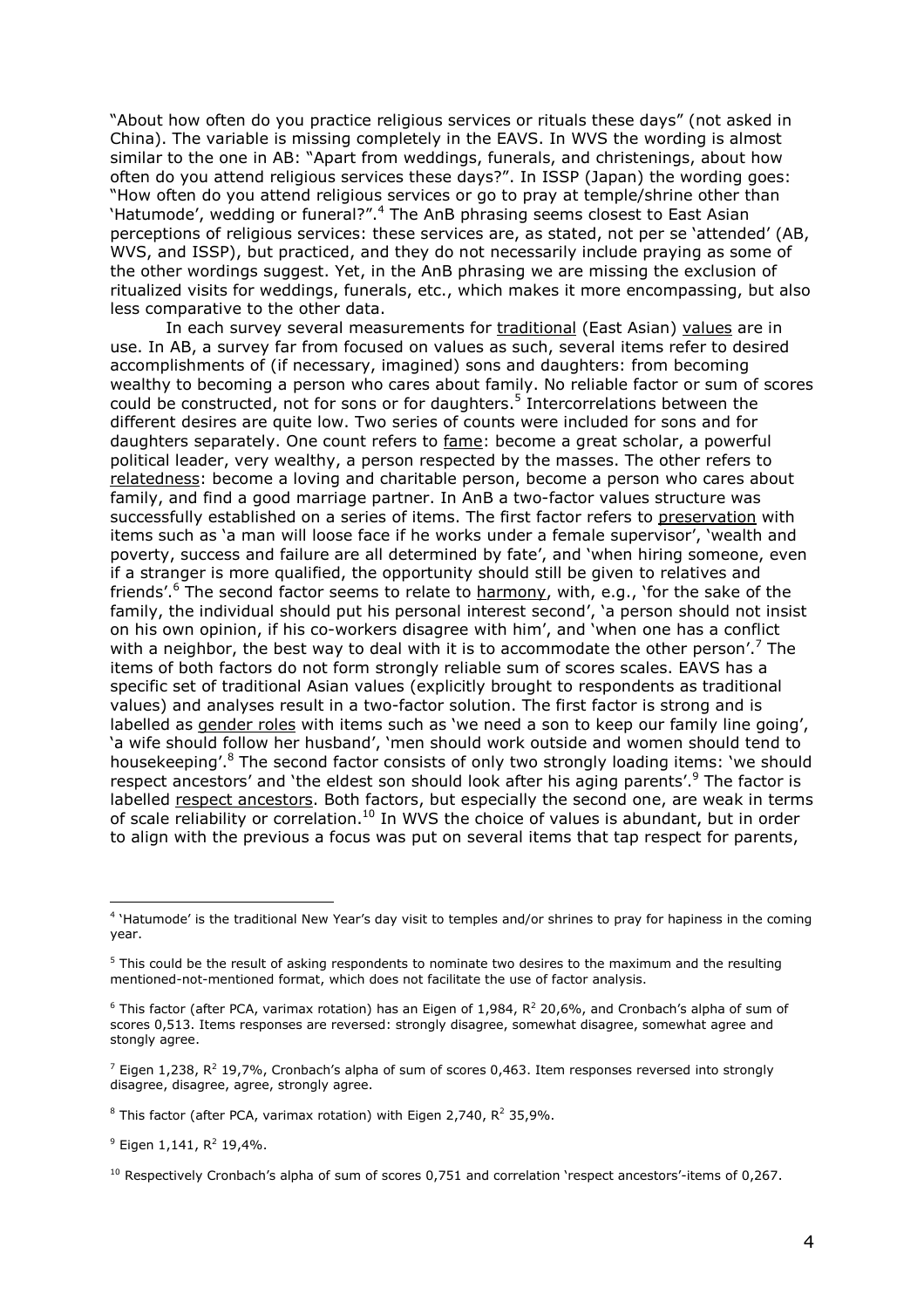the need for children, and gender roles. Two factors emerged.<sup>11</sup> The first factor directs items such as 'a working mother can establish just as warm and secure a relationship with her children as a mother who does not work', 'being a housewife is just as fulfilling as working for pay', and 'both the husband and wife should contribute to household income'. This factor is labelled gender roles. The second factor, labelled piety, includes: 'one of my main goals in life has been to make my parents proud', 'a woman has to have children in order to be fulfilled', and 'regardless of what the qualities and faults of one's parents are, one must always love and respect them'. The ISSP module lacks a wide range of values, but includes items (here ranging from strongly disagree to strongly agree) such as 'a husband's job is to earn money; a wife's job is to look after the home and family' and 'all in all, family life suffers when a woman has a full-time job'. Both items correlate relatively strong (r=0,505) and a sum of scores of both items, labelled gender roles, is included in the analyses.

The independent variables vary too. In the religious variable domain three major indicators are used: beliefs, importance of religion, and religiosity.

One instrument to measure beliefs is found (after factor analyses) in EAVS and ISSP.<sup>12</sup> In EAVS this includes the belief in God or Buddha, the other side, the soul, the devil, hell, heaven or paradise, and sin.<sup>13</sup> In ISSP the belief in God was extracted from a question on what best describes one's belief about God (those who believe and didn't used to and/or always have versus others), which was combined with the belief in life after death, heaven, and hell.<sup>14</sup> It is decided not to change the EAVS factor in order to match the ISSP one. This would mean that the original East Asian factor would be reduced to match a Western-origin instrument with solely Western-origin religious items.

The importance of religion in AB refers to 'religion' as the answer to the question: "Which of the following social circles or groups are important to you?" In AnB an almost similar variable, here 'religious groups', was extracted (except in China) from: "Please tell me the three (3) most important organizations or formal groups you belong to". In EAVS the variable is more classic: "By using the scale of 1 to 7, where 7 is very important and 1 is not important at all, can you tell me how important religion is to you?" WVS asks: "For each of the following, indicate how important it is in your life" and includes 'religion' in a list (in between family, friends, leisure time, etc.). The (recoded) range of possible answers goes from 1 not at all important to 4 very important. In ISSP another variable had to be used: "To me, life is meaningful only because God exists" with, here, 1 strongly disagree to 4 strongly agree. The EAVS and WVS wordings are somewhat similar (referring to religion) and the AB and AnB as well (more focused on religious groups). The ISSP is guite different in its focus on God instead of religion or religious groups.

The issue of religiosity is tapped as follows. In AB respondents were asked: "Of the following lifestyle aspects or life circumstances, please select five that are important

<sup>&</sup>lt;sup>11</sup> Factor analyses (PCA, varimax rotation) show two factors with respectively Eigen 1,486 and 1,200,  $R^2$  24,5% and 20,3% and (very weak) Cronbach's alpha's of sums of scores 0,340 and 0,452. Items are recoded in what is believed the traditional direction. 'Always respect parents' and 'women need children' are 0-1 format (respondent could choose these statements or alternatives). The items 'main goal make parents proud', and 'housewife just as fulfilling as working wife' are recoded in disagree strongly to agree strongly; 'working mother can have warm relationship child' and 'both men and women contribute to household income' are not recoded and therefore here still range from agree strongly to disagree strongly. The 'housewife fulfilling'-item now loaded negatively on the factor with the these two non-recoded items in this factor, meaning: the higher the score on this factor, the more one disagrees with 'housewife fulfilling'-item, and the more one disagrees with the two non-recoded items mentioned. The rationale of the recode of the 'housewife fulfilling'-item seems incorrect: it is not per se traditional to think that being a housewife is just as fulfilling as being a working wife. The housewife fulfilling-item therefore was used in its original non-recoded format.

<sup>&</sup>lt;sup>12</sup> WVS also includes beliefs, but many are not asked in East Asia, and some only in Japan and Singapore (beliefs in God, life after death, soul, hell, and heaven). WVS-beliefs are not included in the subsequent analysis.

<sup>&</sup>lt;sup>13</sup> Factor analyses (PCA) result in one factor, Eigen 5,49,  $R^2$  78,4%, Cronbach's alpha of sum of scores 0,954.

<sup>&</sup>lt;sup>14</sup> Factor analyses (PCA) result in one factor, Eigen 2,73,  $R^2$  68,3%, Cronbach's alpha of sum of scores 0,834 (can be improved if God excluded to 0,899).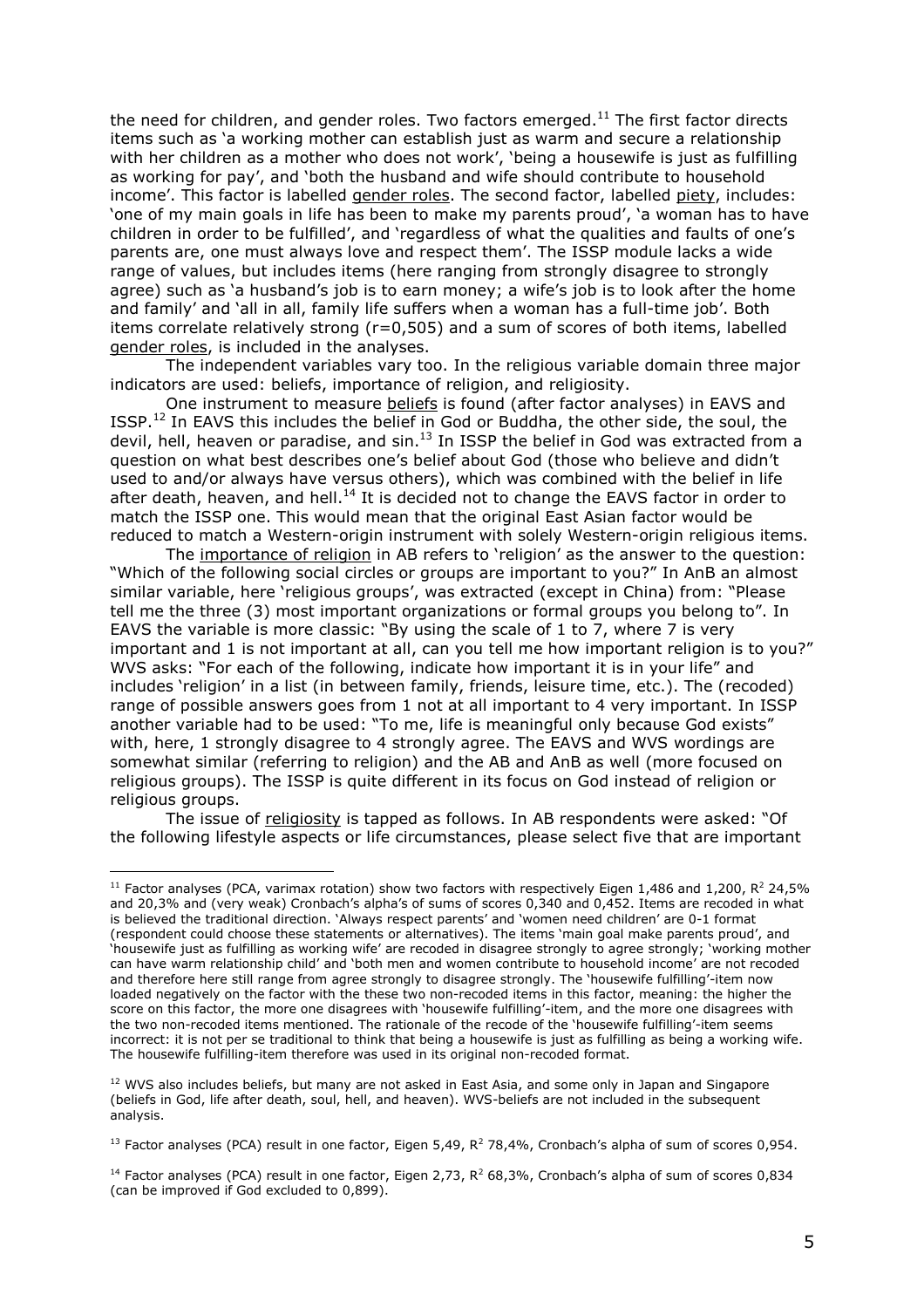to you". The list of 20 items includes 'being devout' which was selected here. In AnB a measurement of religiosity is missing. In EAVS the question following the one on denomination was selected which goes: "Without reference to any of established religions, do you think a religious mind (in Japan also transcribed as 'a religious heart') is important or not important (here the important-choice is coded 1, the other 0). WVS asks: "Independently of whether you go to church or not, would you say you are a religious person?"; the yes-answer is coded as 1, else is 0. In ISSP, finally, the question is: "Do you describe yourself as... 1 extremely religious to 7 extremely non-religious". For the analyses the order was reversed here.

Two socio-demographic variables are included in the analyses: generation membership and education. The three-fold generation membership variable refers to cohorts born before 1945, between 1945 and 1969, and in 1970 or later. In most cases this division distinguishes cohorts whose members 1) experienced the gravity of war and early post-war re-construction in their youthful or formative years (the pre-1945 cohort), 2) years of rapidly advancing socio-economic development and at the same time severe cultural upheaval as well as, by the end of the 1960s, rising affluence (all except China; the 1945-1969 cohort), or 3) years of relative stability and more broadly felt affluence (post 1970-cohort). The education variable is a three-level ranked indicator (low, middle, high) build on differently ranged variables tapping scores from non-finalized primary education to finalized university education.

Some overall conclusions on diversity in nations and cities can be presented before proceeding with the multivariate analyses (next section).

Overall, China ranks lowest and Taiwan and Singapore rank highest in terms of proportions of people who indicate to have a denomination. Within China, as the EAVS shows, Hong Kong has an exceptionally high score too. Church attendance is high in South Korea and Singapore, low in Japan and Taiwan, and lowest in China.

Fame for sons or for daughters is something least endorsed in Japan and most in China followed by South Korea. Relatedness for sons or for daughters is most important in Japan, less so in South Korea and least in China. Preservation is valued low in Japan and Taiwan, neutrally in South Korea, and high in China and Hong Kong. Harmony is a strong value in Japan and China, weaker in Taiwan and Korea and weakest in Hong Kong. Traditional gender roles are strongly supported in South Korea, Taiwan and Singapore and weakly in most Chinese cities and China as such. Japan and Hong Kong have a neutral position. The weak measurement instrument for these roles of WVS places South Korea in the weakly traditional camp with China, Also in ISSP Japan is moderately traditional. Respect for ancestors is an interesting value as its leads to quite different distinctions: it is low in Japan and South Korea; the cities of Singapore, Kunming and Beijing are neutral; Hangzhou and Shanghai, and especially Hong Kong and Taiwan score high. Piety is valued most in Singapore and South Korea and least in China and Japan.

Beliefs are endorsed strongest in Singapore, South Korea, and Taiwan, in that order. Japan takes up a neutral position and the Chinese cities reject these beliefs, especially the cities of Beijing and Hangzhou. Hong Kong is taking up a position similar to Taiwan. The importance of religion is relatively high in Singapore, South Korea and Taiwan, and low in Japan and China (especially low in Beijing, but in Hong Kong equally high as in Japan). Religiosity is high in South Korea, Singapore, and Taiwan, and low in China (again, especially in Beijing). In AB Japan ranks low as well, but in EAVS Japan matches the high scores of Singapore, South Korea and Taiwan. The difference between 'being devout' (AB) and 'a religious mind/heart' (EAVS) is something to contemplate on. Beyond this, the fact that in AB people could choose five items they believed to be important from a list of 20, among which 'being devout' (the last or 20<sup>th</sup> item), and the fact that in EAVS all respondents were given the question on their 'religious mind/heart' has to be taken into account as well. The format, offering of options, and placing of the AB question and answer could well have led to underreporting.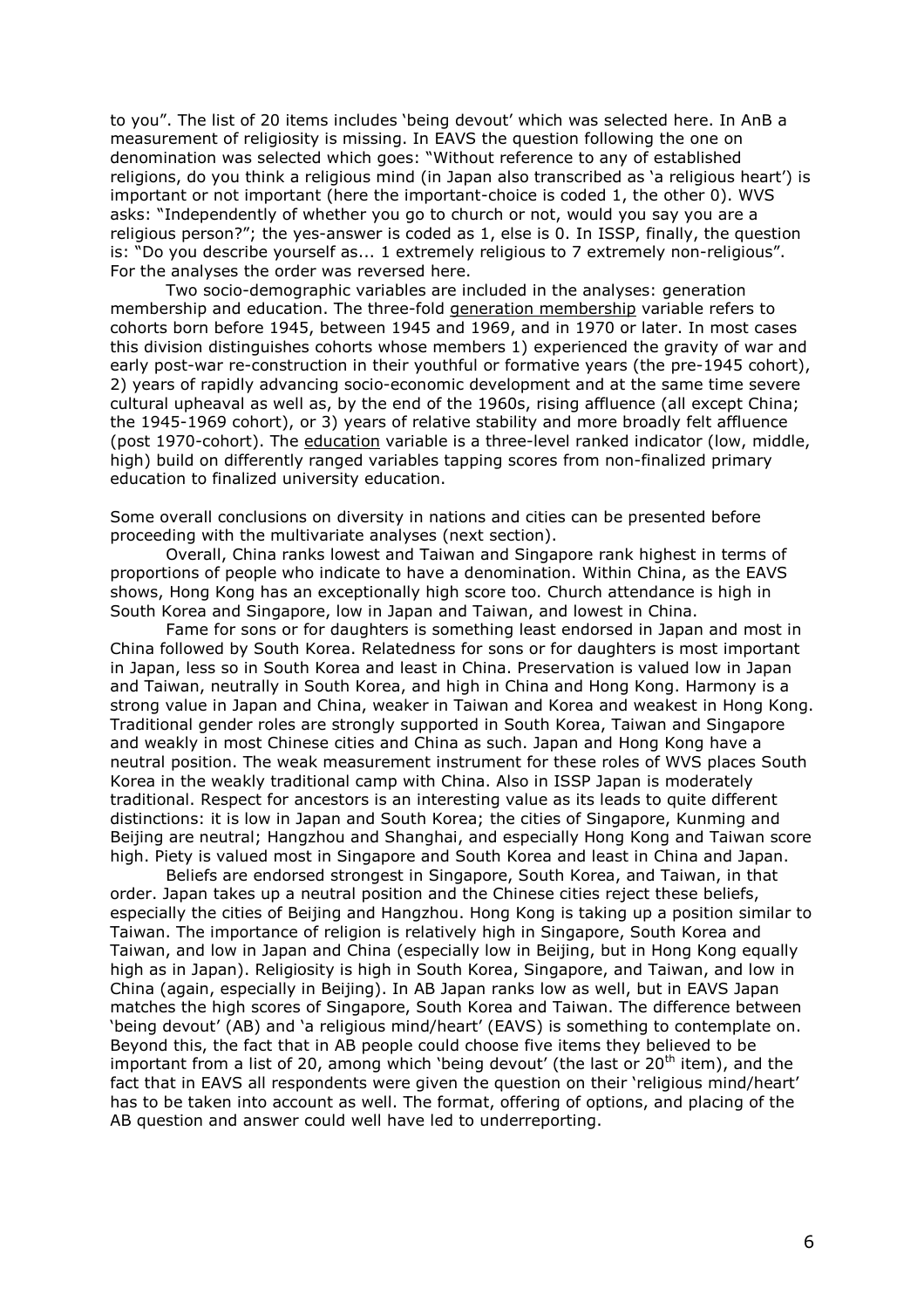# **Denomination and church attendance**

Religious beliefs, the importance of religion and religiosity are crucial for denominational belonging. In some cases country/city origin has strong impacts too. In most cases demographics are irrelevant. Table 1 shows all details.

### Table 1 about here

The AB and AnB data show that religiosity or the importance of religion are major factors: the chance that people who are religious or value religion as important say they belong to a particular denomination is very high. Adding demographics does not change much in this respect. Yet, knowing someone's country or city of origin is also important. When considering the amount this knowledge adds to the explanation of one's denominational belonging, one would even conclude that this knowledge is most important (see, e.g., the rise in the share of explained variance –  $R^2$  – from 12% and 13%, respectively 6% and 9%, to 34% respectively 23%). People from China and Hong Kong are much less and people from South Korea much more likely to have a denomination (compared to the Japanese).

Strikingly, when EAVS, WVS and ISSP are considered, the impact of religious determinants is much stronger and the impact of country/city origin much weaker. A first explanation could go that these studies have more (diverse) indicators in the religious realm. They include beliefs which AB and AnB do not and they more directly ask people to indicate their religiosity (religious mind/heart, religious person, religiousness selfdescription in EAVS, WVS and ISSP versus a mention of 'being devout' in AB; religiosity is missing in AnB). The probability of yielding a higher impact with more indicators is higher as such, and perhaps it is also more likely when people are confronted with a direct question instead of a open choice to mention this facet. What is stable is the modest additional effect of introducing demographics. The impact of religious variables and the share of explained variance hardly change. Country/city origins do add to the equation. Again more modest scores in China as a whole and stronger ones in South Korea. Within China diversity is serious: Beijing and Hong Kong share the modest denominational scores of Japan, while the other Chinese cities are significantly more likely to belong to a denomination. With a higher score of Taiwan, Singapore, and South Korea the knowledge of country/city origin is a serious, but still modest contributor in explaining people's denominational belonging in East Asia.

All in all, religious variables are strongly determining denominational belonging, especially one's religiosity. Generational belonging or education is relatively unimportant. Knowing one's country/city of origin is important when we have little direct information on religious characteristics such as religiosity, and seems of modest importance when we do have such information.

How about church attendance, a more direct measurement of religious behavior? Table 2 provides the details.

# Table 2 about here

The argument that religiosity is a crucial factor bears out here as well. Religious characteristics, and especially religiosity, contribute much to the frequency of attending c.g. practicing services at places of worship. Again, generational belonging and education have a modest impact, and also country/city of origin has a serious, but sometimes again a modest power (compared to the religious characteristics). An striking result in AB is that the impact of religious factors decreases somewhat when introducing country/city of origin, more than it did when introducing demographics, indicating that the country/city type of information is quite important. Chinese, as can be seen, are much less inclined to visit places of worship and the South Koreans are more inclined to do so (compared to the Japanese). Striking in AnB is that impact of the country/city of origin information is quite strong. It is the only case in which it is stronger than the information on religious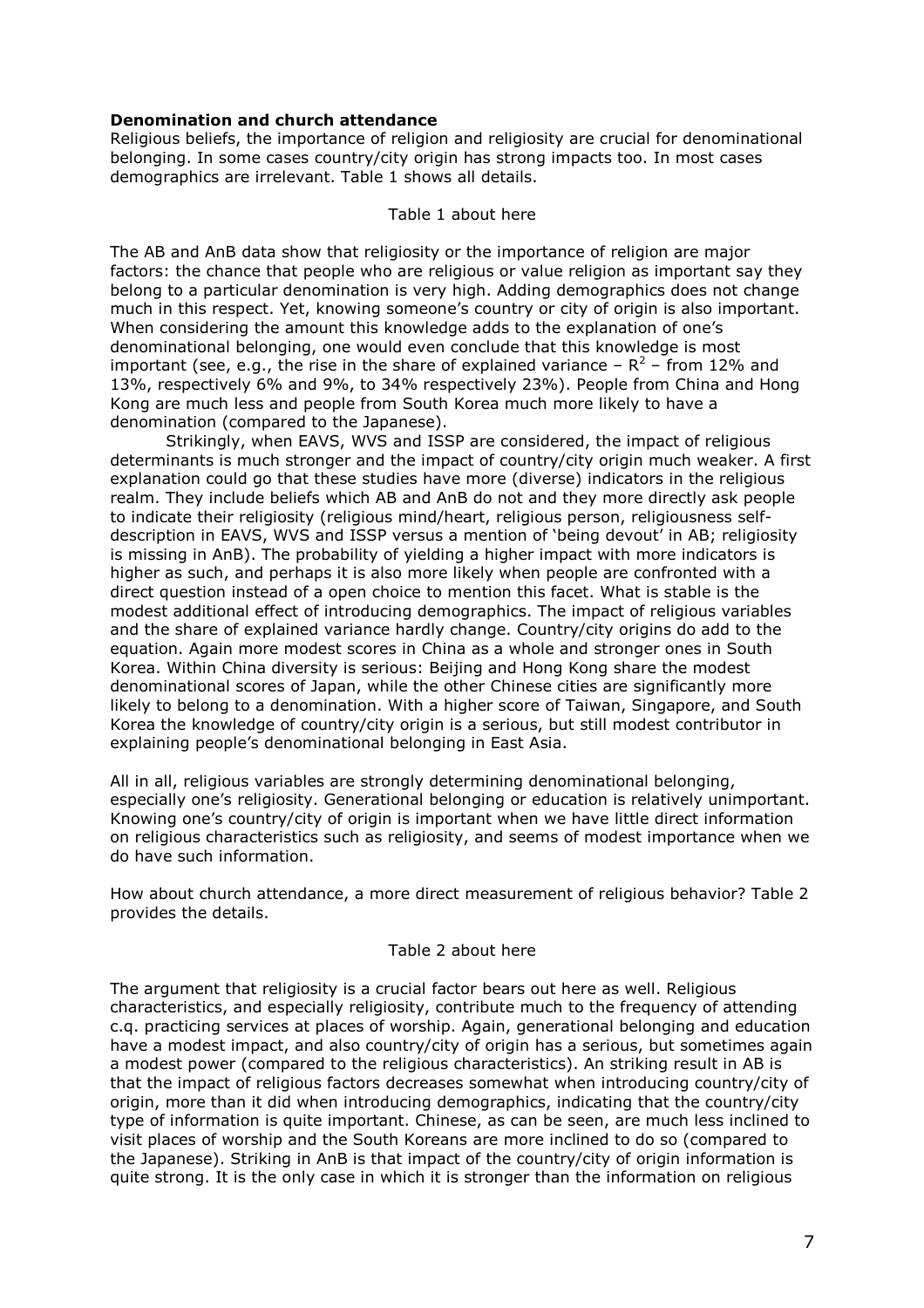characteristics. Still, this could also be a result of the small amount of (varied) data of these latter characteristics. In WVS and ISSP we have more data and here the share of explained variance taken by religious characteristics is quite impressive. Yet, one has to conclude that country/city of origin is most likely to be crucial: also in WVS the impact of one of the religious variables (see 'importance of religion') diminishes when introducing country/city information (the impact of 'religiosity' however increases). Another remarkable fact is that in WVS South Korea now with China also scores lower in terms of church attendance (compared to Japan). This might well be due to the difference in wording. In AnB, where South Korea scores higher, reference is made to 'practicing religious services and rituals', while in WVS this is 'attending religious services' apart from special events. It is more likely that the AnB-data fit the East Asian practice and thus that the rather impressive impact of country/city of origin information in this study (and in AB) is not something to be underestimated.

Again, overlooking these data, we can conclude that religious variables are most important, closely followed by country/city of origin. Generational belonging and education are relatively irrelevant.

### **Traditional (East Asian) values**

Each study has its own set of traditional (East Asian) values. There is some overlap between the several studies, but all in all each team behind each study seems to think of something else when tapping traditional (East Asian) values. In this section, the impact of religious characteristics, demographics and country/city belonging on these values is analyzed. Table 3 reports.

#### Table 3 about here

The role of religious characteristics is very modest to non-existing in the realm of traditional values. This is rather surprising. Many studies boast about the sometimes indiscriminate relationship between East Asian religion and East Asian traditional values. When concentrating on religious beliefs, the importance of religion or religiosity and the set of traditional values included in these survey studies, we must conclude that there is no relationship at all, or, in the best cases (EAVS and ISSP), a very weak relationship. The effects of demographics and of country/city of origin are mixed.

The desires of accomplishment for sons of daughters in AB are not influenced by religion or by demographics (the significant education effects still lead to a close to zero share of explained variance; and in some cases disappears when introducing country/city of origin information). The only factor of importance is the country/city of origin. Both China and South Korea are more likely to stress fame and less likely to stress relatedness as desired accomplishments for sons and daughters. The emphasis on relatedness for daughters is not that different from the one in Japan (take, e.g., account of the small share of explained variance). This might indicate that this desire is broadly shared in all of these three countries. A separate univariate analysis crossing this desire with the three nations corroborates this.

In AnB preservation and harmony do not relate to religious characteristics. Demographics have a modest, but relative to the other features serious impact: younger generations are less likely to stress these values as do the higher educated. Country/city of origin is most relevant for preservation, something more likely to be valued in South Korea and Hong Kong than in Japan. After introducing this country/city information the impact of generation membership grows somewhat.

EAVS shows again that the relationships between religion and traditional values are weak. Especially as regards respect for ancestors, a classic traditional East Asian value, no serious relationship could be established (the significant impact of religious beliefs still yields a zero score of explained variance). This value is much more influenced by country/city of origin. In many Chinese cities and in Singapore this value is much more endorsed than in South Korea or Japan. As regards gender roles the importance of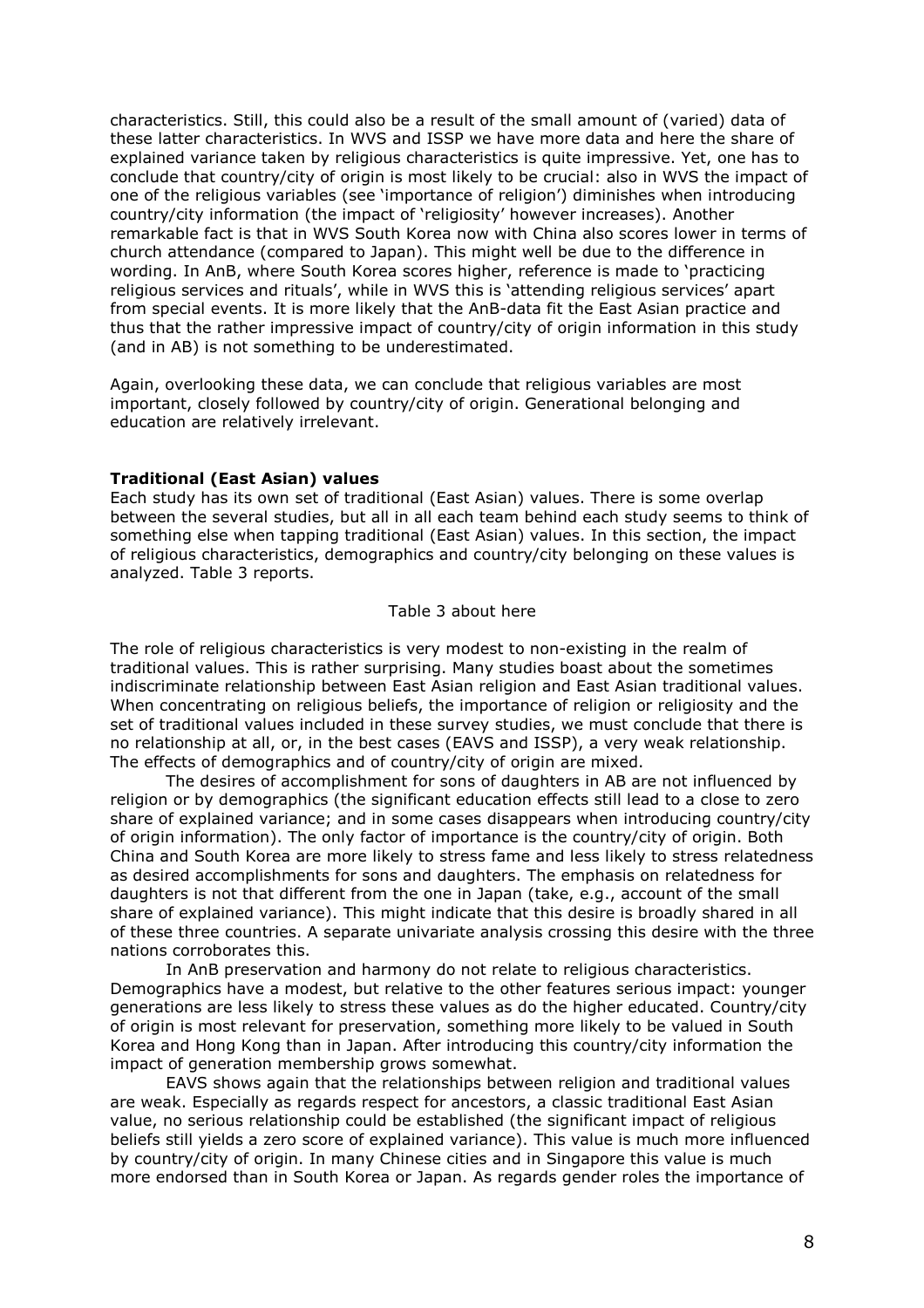religion and beliefs have some impact, but a more modest one than country/city of origin and even demographics have. After introducing country/city of origin the impact of religious factors decreases and the one of demographics increases. Chinese people (except Hangzhou citizens who mimic the Japanese in this case), younger generations and the higher educated reject traditional gender roles more often than do the Japanese, older generations, and lower educated. Singapore and South Korea citizens are more likely to support traditional gender roles (compared to the Japanese).

In WVS we do not find any impact of religion or demographics as regards traditional gender roles. The effect of nation/city or origin is also negligible (check the low explained variance). These nihil effects are most likely resulting from the weakness of the measurement instrument for traditional gender roles of WVS compared to one in EAVS.

In ISSP traditional gender roles is similarly influenced by religious factors as they were in EAVS (with even an almost same share of explained variance). Also similar is the contribution of demographics (as well as the total share of explained variance after this addition) with younger generations and the higher educated being less likely to endorse these values.

Finally, piety in WVS is a value predominantly influences by the country/city diversity: China and South Korea are much more likely to support piety. The importance of religion plays a role, but when adding country of origin information this factor looses much of its ground and at the same time demographics rise in importance (the young and educated support this value least).

All in all, as traditional (East Asian) values go, information on country/city of origin is most relevant. Value diversity across nations, city-states and/or cities is impressive. As regards the desired accomplishments of sons (fame and relatedness) and daughters (fame), preservation, respect for ancestors, traditional gender roles, and piety: in almost all cases the Chinese and Koreans support these values more than do people from other East Asian nations/nation-states. (The exception is a less traditional view on gender roles by the Chinese compared to others. Also: traditional respect for ancestors is less supported in South Korea.) Less informative are religious characteristics. No serious relationship with traditional values comes to the fore, which is surprising considering the claims that religious beliefs and other religious values overlap strongly with general traditional values. In some cases demographics, that is generational belonging and education, are relevant: the young and higher educated are less supportive for preservation and traditional gender roles. Harmony and relatedness as a desired accomplishment for daughters seem unaffected by the religious, demographic or nation-/city-level variables. They might well candidate as traditional values that are universal across these variables.

# The additional explanatory power of traditional values

Given the preceeding one might expect traditional (East Asian) values to contribute only modestly to denominational belonging and church attendance. The religious world and the realm of traditional values seem separated. Table 4 shows whether or not this is the case for denominational belonging.

#### Table 4 about here

One can be short about the impact of traditional values: they hardly contribute to the explanation of denominational belonging. The share of explained variance rises slightly, if at all (see WVS and ISSP), and the effects of the variables already in the equation hardly change (in general the effects of demographics rise slightly, and some of the nation/city origin indicator change slightly as well). The few relevant effects relate to fame as a desired accomplishment of sons (the more this is emphasized, the more likely one is to have a denomination), preservation and harmony (idem; note also the disappearance of the effect of Hong Kong after introduction of these values), and traditional gender roles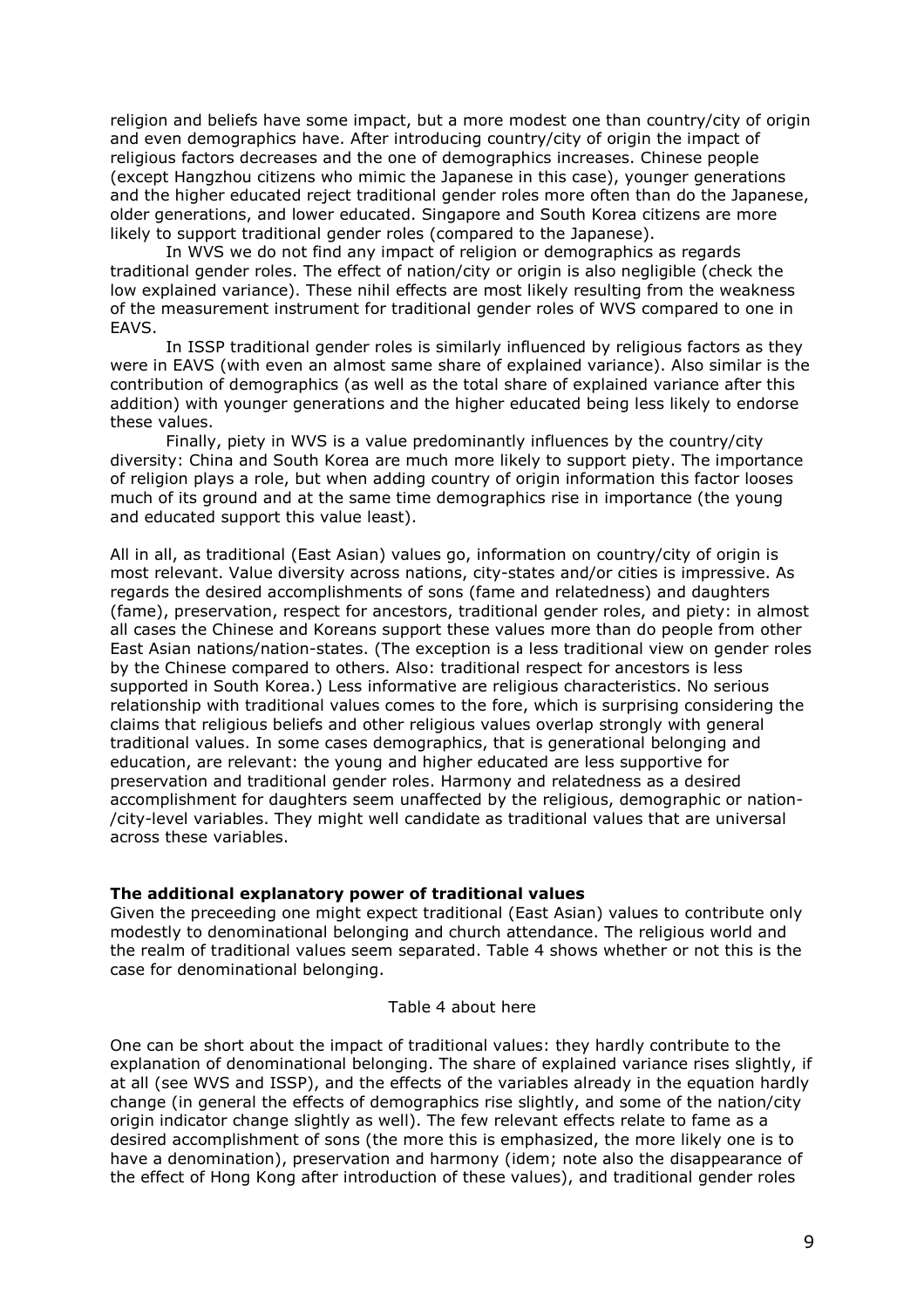(idem). Although these results are modest, it is striking to note that in the surveys from East Asian origin at least some effects are found, while in the Western origin ones (WVS and ISSP) there are no noticeable results at all.

Let us consider church attendance and the contributions to its explanation by traditional (East Asian) values. Table 5 presents the figures.

# Table 5 about here

Similarly, traditional (East Asian) values have almost no importance to explain church attendance. The desired accomplishments for sons or daughters, harmony and piety have no effect. A very small effect, somewhat reducing the effects of demographics and country/city of origin variables, has preservation: the more preservation is valued, the higher church attendance. Also, in WVS, the higher the support for traditional gender roles, the higher this attendance. In this latter case, however, the overall model of explanation now including traditional values does not improve as compared to the model without these values. So, it can be concluded again, that only in an East Asian origin survey some traditional values contribute something to the frequency of church attendance - more precisely to the 'frequency of the practice of services and rituals', as this modest result refers to the AnB-data.

All in all, the additional explanatory power of traditional (East Asian) values is very modest, if not absent. If they contribute at all, they derive from East Asian surveys.

### **Conclusions**

The analyses allow for preliminary conclusions on religious belonging, religious practices and the interrelationships of religion and traditional values among East Asian publics. Preliminary because, as will also be argued below, the analyses and specifically the indicators available also in the East Asian-origin surveys may require further improvements before drawing more final conclusions.

Religious variables, especially one's religiosity, determine denominational belonging in East Asia, more than generational belonging, education or country/city of origin do. The latter information seems important only when we know little about people's religious orientations (in these cases especially the Chinese report low and South Koreans high levels of belonging). Religious variables are also most important for church attendance c.g. attending and/or practicing religious services, here closely followed, however, by information on one's nation/city of origin (adding this information decreased the impact of religious variables, such as religiosity, or took up first position when information on religious orientations was weak). Again, generational belonging and education are relatively irrelevant. Religious orientations seem unrelated to traditional East Asian values and these latter values also do not seem to contribute to denominational belonging or attending/practicing religious activities. Traditional East Asian values vary by nation/city of origin, yet these values do not seriously diminish let alone replace the effects of national/urban diversity on denominational belonging and attending/practicing religious services. The traditional values indicators developed and used in the originally East Asian surveys, however, have some very modest impact, especially indicators tapping preservation (specifically referring to keeping face, fate determining prosperity, and preferring relatives over strangers) relate positively to both denominational belonging and attending/practicing religious services. All in all, the modest, sometimes even absent impact of traditional East Asian values contradicts the notion that religion and traditional values in East Asia are strongly intertwined. It also indicates that the information on nation/city of origin encompasses more than cultural diversity. When the latter would be the most prominent, the impact of the information on nation/city of origin would have declined. As there is hardly such a trade-off, one could arque that the nation/city of origin information is not per se a proxy for cultural diversity,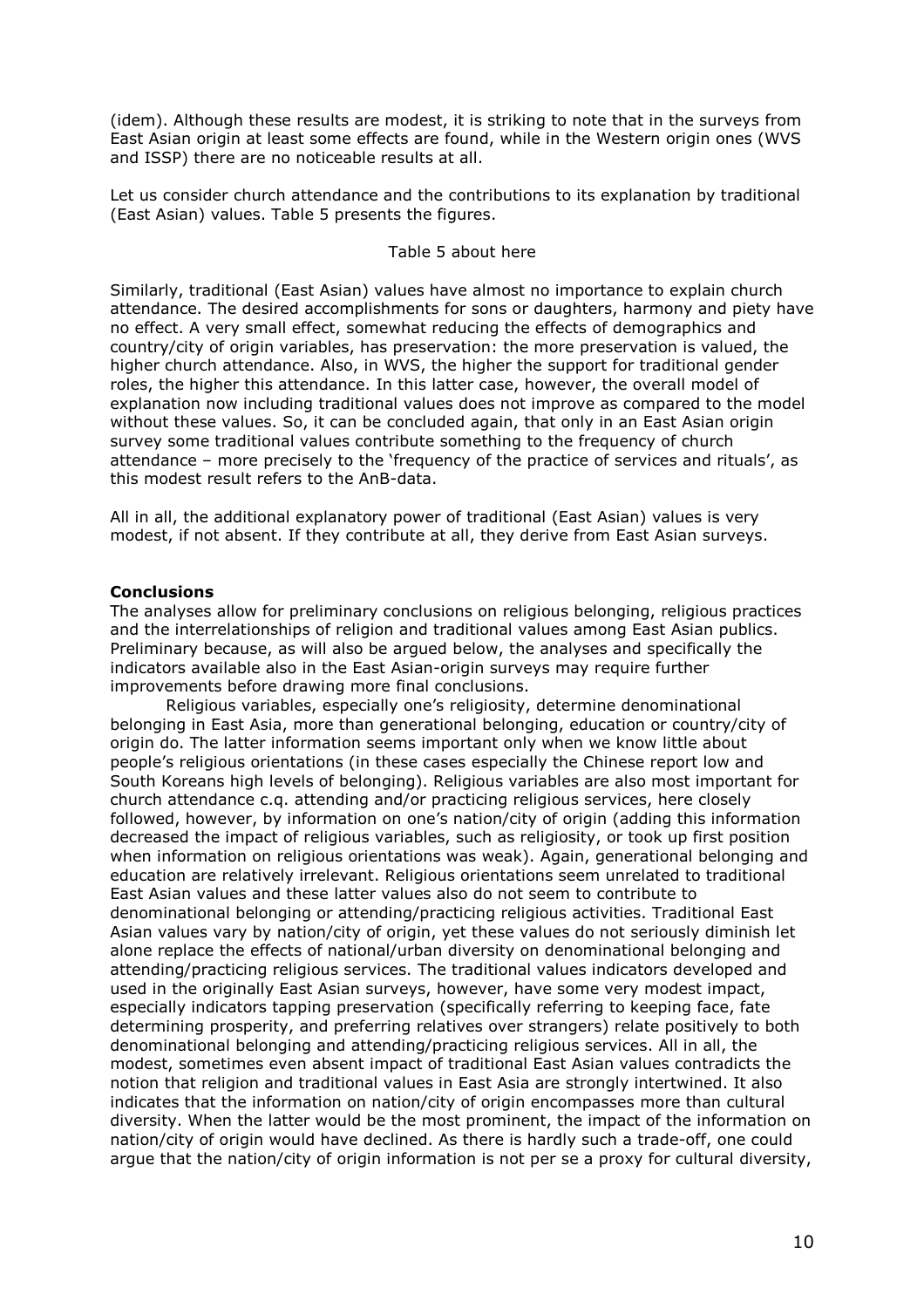but much more for other types of diversity, such as socio-economic, institutional and/or political diversity.

These conclusion, including the weak impact of cultural diversity, are preliminary. The analyses with the documented indicators in the five surveys in East Asia represent a highly necessary attempt to first fully describe interrelationships in these surveys. This description yields all kinds of new ways for subsequent analyses, for instance analyses in which a detailed path of interdependencies is laid out and/or analyses that take on the task of explaining religious beliefs and values by the other variables in the model. The exploration of indicators presented here furthermore raises questions about conceptual equivalence and the need for congruence. Both as regards religion as a matter of belonging and practice and as regards religious and traditional values the five surveys sometimes strongly diverge. For instance as regards the latter case, the case of East Asian traditional values, there is serious disparity about what values stand out as the key fundamental values covering the vast publics in the East Asian region. One way to deal with this issue  $-$  a way going beyond relatively easy objections that East Asia is too vast and too diverse to begin with - is to synchronize the variety of indicators available in the surveys at hand. It is not only necessary for Western-origin globally comparative surveys to learn from East Asian ones, but also for the latter ones to learn from each other. This is the only way to answer the pressing question on whether or not secularization, pluralization and rationalization of religious practices and experiences are universal across cultures and, vice versa, whether or not collectivist, particularist, syncreticist and polytheist practices and experiences are indeed only confined to the East Asian context.

#### **References**

Halman, L. & V. Draulans (2004). Religious beliefs and practices in contemporary Europe. In W. Arts & L. Halman (eds.), European values at the turn of the millennium (pp 283-316). Leiden/Boston: Brill. Halman, L. & V. Draulans (2006). How secular is Europe? The British Journal of Sociology, 57, 2, 263-288.

- Halman, L. & Petterson, T. (2006). Hofstede, G. & M.H. Bond (1988). The Confucius connection: from cultural roots to economic growth.
- Organizational Dynamics, 16, 4, 4-21. Jagodzinski, W. & K. Manabe (2003). In search of Japanese religiosity. Kwansej Gakujn University Social Sciences Review, 7, 1-7.
- Johnson, D.C. (1997). Formal education vs. religious beliefs. Solliciting new evidence with multinominal logit modelling. Journal for the Scientific Study of Religion, 36, 231-246.
- Lopez Jr., D.S. (Ed.) (1999). Asian religion in practice. Princeton, NJ: Princeton University Press.
- Onodera, N. (2000). Religious perception and behavior of Japanese people. NHK Broadcasting Culture Research Institute Bulletin, 12, 23-27.
- Reader, I. & G.J. Tanabe, Jr. (1998). Practically religious. Worldly benefits and the common religion in Japan. Honolulu: University of Hawaii Press.
- Sacerdote, B & E.L. Glaeser (2001). Education and religion. Cambridge, MA: Harvard Institute of Economic Research (Discussion Paper number 1913).
- Teiser, S.F. (1999). Religions in China in practice. In D.S. Lopez Jr. (ed.) Asian religions in practice (pp. 88-122). Princeton, NJ: Princeton University Press.
- Vinken, H. (2006a). Western bias in the sociology of religion. Universalist discourses in sociology and particularist indicators in four key surveys. (Submitted to Journal for the Scientific Study of Religion, .<br>October, 2006) (http://www.henkvinken.nl/Westernbiassociologyreligion.pdf).
- Vinken, H. (2006b). East Asian Values Surveys. Making a case for East Asian-origin values survey concepts. Mannheim: ZUMA (ZUMA Arbeitsbericht 2006/05). (http://www.gesis.org/Publikationen/Berichte/ZU-MA Arbeitsberichte/06/AB 06 05abs.htm).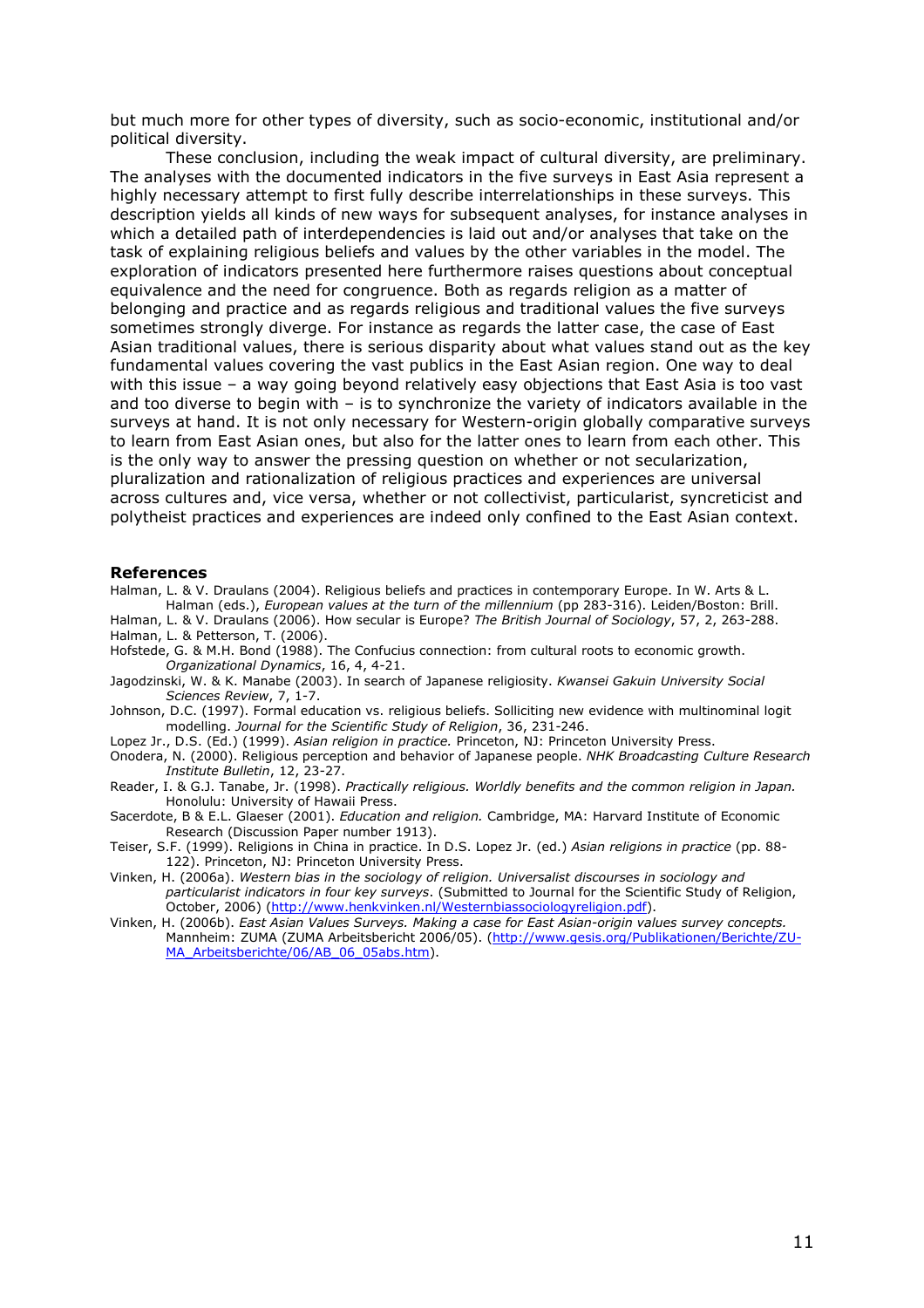# Tables

# Table 1: Denomination

|                     | AB                       | AnB                      | <b>EAVS</b> | <b>WVS</b>                   | <b>ISSP</b> |
|---------------------|--------------------------|--------------------------|-------------|------------------------------|-------------|
| Exp(B)              | 2003                     | 2001-2003                | 2002-2004   | 2000-2002                    | 1998        |
| beliefs             |                          |                          | $2,596***$  |                              | 713 **      |
| importance religion |                          | 26,856***                | $1,710***$  | $4,507***$                   | 1,106       |
| religiosity         | $20,406***$              |                          | 3,803***    | $3,170***$                   | $2,127***$  |
| $R^2$               | ,12                      | .06                      | .61         | ,50                          | ,35         |
| beliefs             | $\overline{\phantom{0}}$ |                          | $2,625***$  |                              | ,830        |
| importance religion |                          | $27,618***$              | $1,699***$  | 4,367 ***                    | 1,009       |
| religiosity         | $19,549***$              |                          | $4,007***$  | $3,313***$                   | $1,987***$  |
| cohort 1945-1970    | rc                       | ,794**                   | 1,063       | ,358 ***                     | $,440***$   |
| cohort 1970+        | .748**                   | ,559***                  | .880        | $,327***$                    | .264***     |
| education           | 1,130                    | .767***                  | ,703***     | $1,792***$                   | ,648*       |
| $R^2$               | ,13                      | ,09                      | 62,         | 53,                          | ,40         |
| beliefs             |                          |                          | $2,395***$  |                              |             |
| importance religion |                          | 24,779 ***               | $1,618***$  | $3,659***$                   |             |
| religiosity         | 19,664 ***               |                          | $4,333***$  | $5,043***$                   |             |
| cohort 1945-1970    | rc                       | ,649***                  | ,939        | $,470***$                    |             |
| cohort 1970+        | $617***$                 | ,426***                  | .715**      | $445***$                     |             |
| education           | .881                     | 748 ***                  | 744***      | .987                         |             |
| china               | $296***$                 | $\blacksquare$           |             | $.078***$                    |             |
| -beijing            | $\overline{a}$           | $\overline{\phantom{a}}$ | ,902        | $\qquad \qquad \blacksquare$ |             |
| <u>-shanghai</u>    |                          |                          | 1,998 ***   |                              |             |
| -hong kong          | ۰                        | .749*                    | 1,237       | $\overline{\phantom{0}}$     |             |
| -kunming            |                          | $\overline{\phantom{a}}$ | $2,241***$  |                              |             |
| -hangzhou           |                          |                          | $2,062***$  |                              |             |
| singapore           |                          |                          | $6,153***$  |                              |             |
| south korea         | $4,443***$               | $1,603***$               | $3,226***$  | 1,550 ***                    |             |
| taiwan              |                          | $6,823***$               | $8,576***$  |                              |             |
| $R^2$               | ,34                      | ,23                      | ,66         | ,61                          |             |

Sources: AB = AsiaBarometer; AnB = Asian Barometer; EAVS = East Asia Values Survey; WVS = World Values Survey; ISSP = International Social Survey Programme (Religion\_II Module; refers to Japan only). NB: Logistic regression with, if not stated otherwise, japan and cohort pre-1945 reference categories; - = no data; rc = reference category; R<sup>2</sup> = Nagelkerke R<sup>2</sup>; \*\*\* = p <.001; \*\* = p<.01; \* = p<.05. For AB 2003 'importance religion' (v111 important social circles or group=religion) excluded due to 100% overlap with those with a denomination.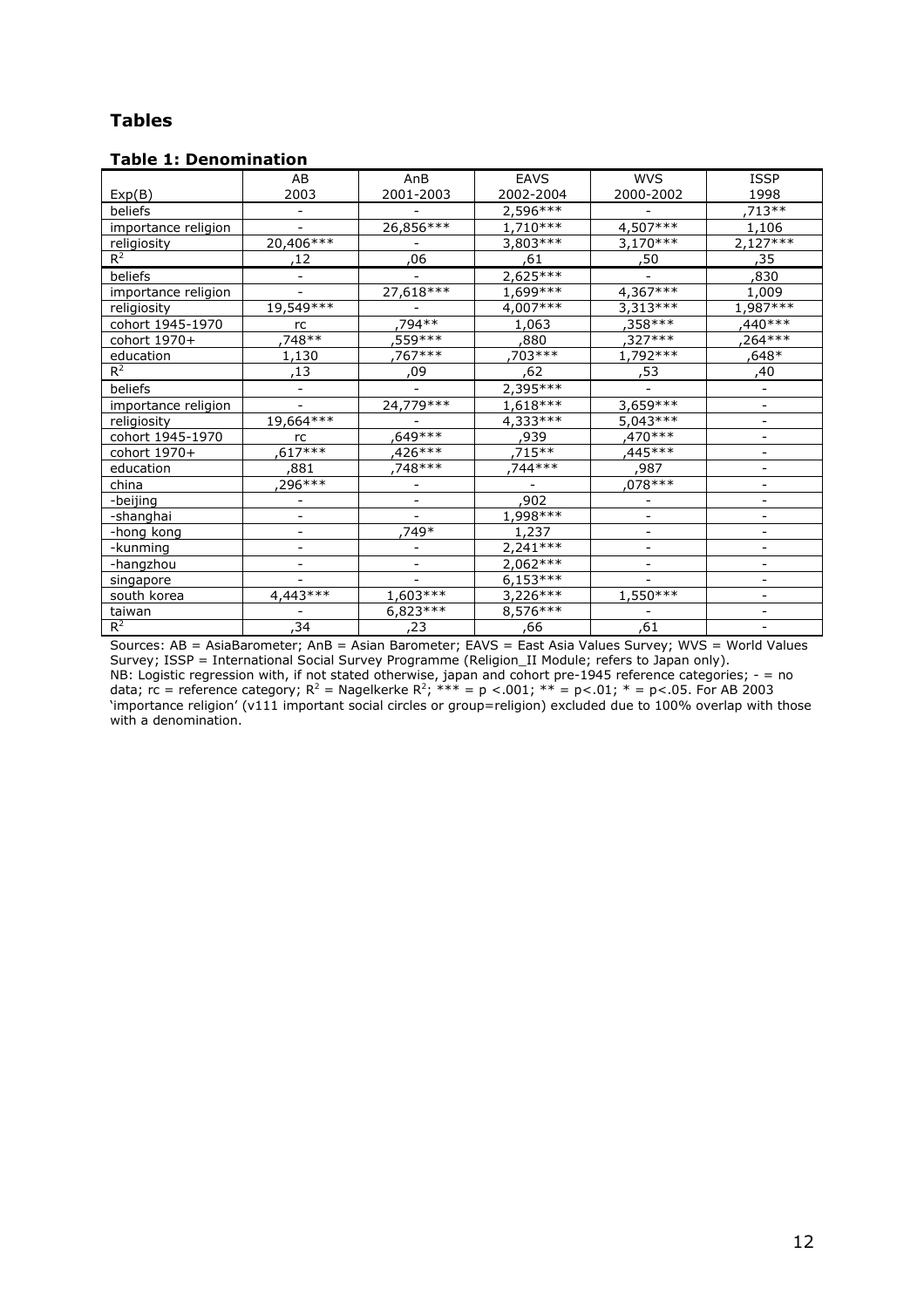# Table 2: Church attendance

|                     | AB                       | AnB                      | <b>EAVS</b>              | <b>WVS</b>               | <b>ISSP</b>              |
|---------------------|--------------------------|--------------------------|--------------------------|--------------------------|--------------------------|
| Beta's              | 2003                     | 2001-2003                | 2002-2004                | 2000-2002                | 1998                     |
| beliefs             |                          |                          | $\overline{\phantom{a}}$ |                          | $-0.08*$                 |
| importance religion | $36***$                  | $.15***$                 | $\overline{\phantom{a}}$ | $,44***$                 | ,27**                    |
| religiosity         | $13***$                  | $\overline{\phantom{a}}$ | $\overline{\phantom{a}}$ | $27***$                  | $.43***$                 |
| $R^2$               | ,19                      | ,02                      | $\blacksquare$           | ,39                      | ,33                      |
| beliefs             |                          |                          |                          |                          | $-.05$                   |
| importance religion | $35***$                  | $16***$                  | $\overline{\phantom{a}}$ | $,41***$                 | $25***$                  |
| religiosity         | $12***$                  |                          | $\overline{\phantom{a}}$ | .28***                   | $39***$                  |
| cohort 1945-1970    | rc                       | $-0.05*$                 | $\overline{\phantom{a}}$ | $-13***$                 | $-0.09*$                 |
| cohort 1970+        | $-.09***$                | $-11***$                 | $\overline{\phantom{a}}$ | $-.14***$                | $-0.08*$                 |
| education           | $,09***$                 | $-13***$                 | $\overline{\phantom{a}}$ | $.15***$                 | $-0.01$                  |
| $R^2$               | $20***$                  | $.06***$                 | $\overline{\phantom{a}}$ | $.42***$                 | ,33                      |
| beliefs             | $\overline{\phantom{a}}$ | $\overline{\phantom{a}}$ | $\overline{\phantom{a}}$ |                          | $\overline{\phantom{a}}$ |
| importance religion | $29***$                  | $.15***$                 | $\overline{\phantom{a}}$ | $.34***$                 |                          |
| religiosity         | $11***$                  |                          | $\overline{\phantom{m}}$ | $28***$                  | $\overline{\phantom{0}}$ |
| cohort 1945-1970    | rc                       | $-.12***$                | ÷                        | $-.02$                   |                          |
| cohort 1970+        | $-0.09***$               | $-19***$                 | $\overline{\phantom{a}}$ | $-0.03$                  | -                        |
| education           | ,01                      | $-0.08***$               | $\overline{\phantom{a}}$ | $-.00$                   |                          |
| china               | $-0.33***$               | $\overline{\phantom{a}}$ | $\overline{\phantom{a}}$ | $-40***$                 | $\overline{\phantom{m}}$ |
| -beijing            | $\blacksquare$           | $\blacksquare$           | $\overline{\phantom{a}}$ | $\blacksquare$           |                          |
| -shanghai           | $\blacksquare$           | ۳                        | $\overline{\phantom{a}}$ | $\overline{\phantom{a}}$ |                          |
| -hong kong          | $\overline{\phantom{a}}$ | $26***$                  | $\overline{\phantom{a}}$ | $\overline{\phantom{a}}$ | $\overline{\phantom{a}}$ |
| -kunming            | $\overline{\phantom{a}}$ | $\overline{\phantom{a}}$ |                          |                          |                          |
| -hangzhou           | $\blacksquare$           | $\overline{\phantom{a}}$ | $\overline{\phantom{a}}$ |                          |                          |
| singapore           |                          |                          |                          |                          |                          |
| south korea         | $12***$                  | $40***$                  | $\overline{\phantom{0}}$ | $-0.09***$               |                          |
| taiwan              |                          | $21***$                  |                          |                          |                          |
| $R^2$               | 35***                    | $20***$                  |                          | ,52***                   |                          |

Sources: AB = AsiaBarometer; AnB = Asian Barometer; EAVS = East Asia Values Survey; WVS = World Values Survey; ISSP = International Social Survey Programme (Religion\_II Module; refers to Japan only). NB: Multiple linear regression with, if not stated otherwise, japan and cohort pre-1945 reference categories; - = no data; rc = reference category; R<sup>2</sup> = Adjusted R<sup>2</sup> (checked for significance of F change); \*\*\* = p <.001; \*\* =  $p<.01; * = p<.05.$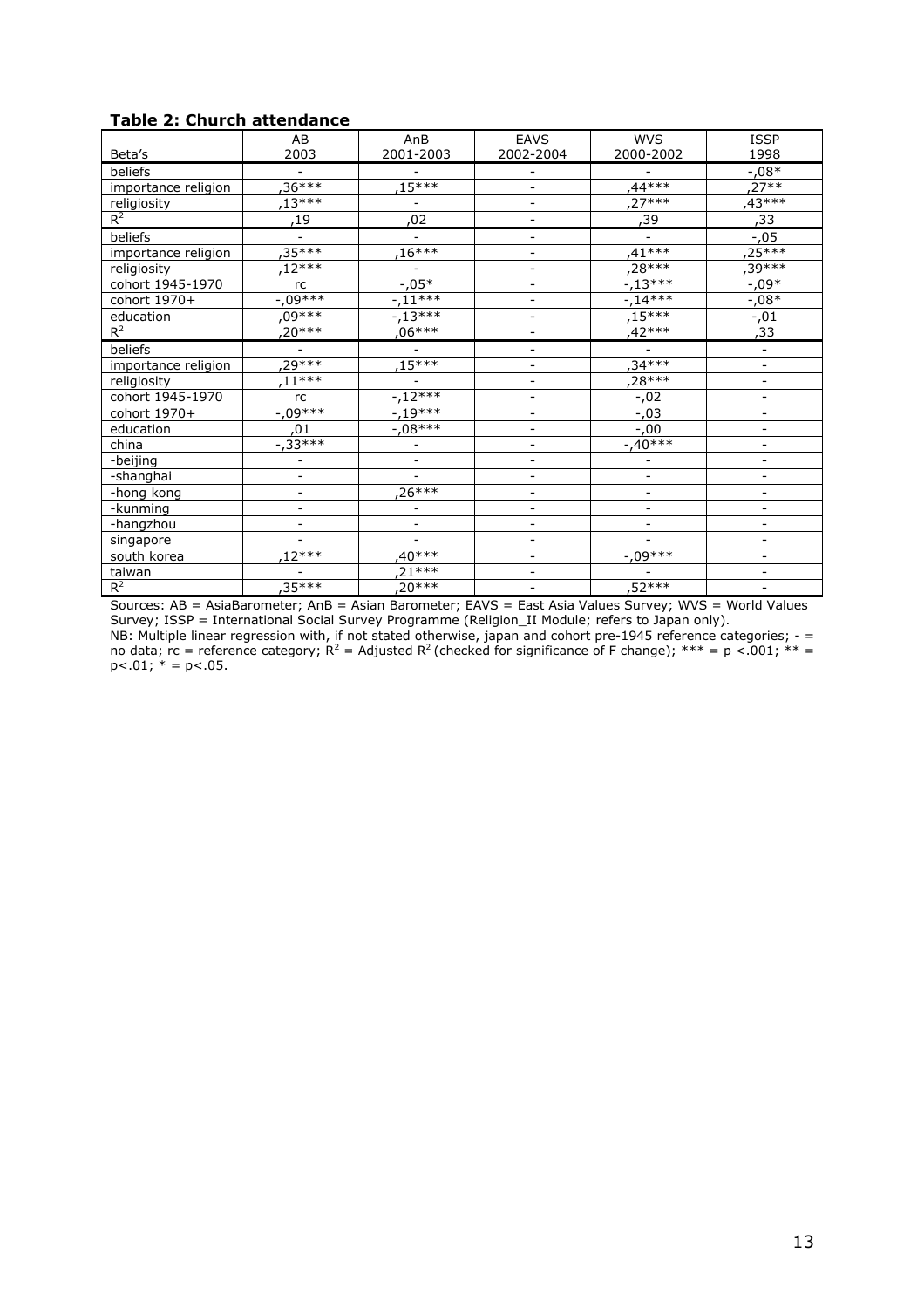|                     | AB 2003                  |                          | AnB 2001-2003            |                          | EAVS 2002-2004           |                | WVS 2000-2002 |            | <b>ISSP 1998</b>         |                |                          |
|---------------------|--------------------------|--------------------------|--------------------------|--------------------------|--------------------------|----------------|---------------|------------|--------------------------|----------------|--------------------------|
|                     | fame                     | fame                     | relatedness              | relatedness              | preser-                  |                | gender        | respect    | gender                   |                | gender                   |
| Beta's              | son                      | daughter                 | son                      | daughter                 | vation                   | harmony        | roles         | ancestors  | roles                    | piety          | roles                    |
| beliefs             |                          |                          |                          |                          |                          |                | $.10***$      | $.07***$   |                          |                | $-0.08$                  |
| importance religion | ,06*                     | ,02                      | $-0.01$                  | ,01                      | $-0.05**$                | ,01            | ,20***        | $-.03$     | $-0.06*$                 | $27***$        | ,25***                   |
| religiosity         | $-0.03$                  | $-0.02$                  | ,00                      | ,00                      | $\blacksquare$           | $\blacksquare$ | ,01           | $-0.01$    | $-0.04$                  | $-.01$         | $14***$                  |
| $R^2$               | ,00                      | ,00                      | ,00                      | ,00                      | ,00                      | ,00            | ,08           | ,00        | ,00                      | ,07            | ,09                      |
| beliefs             |                          | $\blacksquare$           | $\overline{\phantom{a}}$ |                          |                          |                | $12***$       | $.08***$   |                          |                | ,04                      |
| importance religion | .06*                     | ,02                      | $-.01$                   | ,01                      | $-0.04$                  | ,01            | .18***        | $-.04*$    | $-0.06*$                 | .28***         | ,21***                   |
| religiosity         | -,03                     | ,00                      | ,01                      | ,01                      |                          |                | ,02           | $-.01$     | $-0.04$                  | $-0.02$        | ,08                      |
| cohort 1945-1970    | rc                       | rc                       | rc                       | rc                       | $-.11***$                | $-.12***$      | $-.10***$     | $-.08***$  | ,03                      | $-.05$         | $-16***$                 |
| cohort 1970+        | ,03                      | ,00                      | ,01                      | ,01                      | $-12***$                 | $-18***$       | $-.17***$     | $-.04*$    | $-0.02$                  | $-.10**$       | $-13**$                  |
| education           | $-.04*$                  | $-.12***$                | $-0.00$                  | ,07**                    | $-.19***$                | $-.06***$      | $-.13***$     | $-.08***$  | ,02                      | $-0.03$        | $-.12**$                 |
| $R^2$               | ,00                      | $01***$                  | ,00                      | ,00**                    | ,06***                   | ,03***         | $13***$       | $.01***$   | ,00                      | ,08**          | ,13***                   |
| beliefs             | $\sim$                   | $\overline{\phantom{0}}$ | $\sim$                   | $\blacksquare$           | $\blacksquare$           | $\blacksquare$ | .03*          | .07***     | ÷.                       |                |                          |
| importance religion | ,04                      | ,02                      | $-0.01$                  | ,00                      | $-0.3$                   | ,01            | ,09***        | ,01        | $-0.05$                  | $.10***$       |                          |
| religiosity         | $-0.02$                  | $-0.02$                  | $-0.00$                  | $-.00$                   |                          | $\blacksquare$ | $-.02$        | .03        | $-0.05$                  | ,03            | $\overline{\phantom{0}}$ |
| cohort 1945-1970    | rc                       | rc                       | rc                       | rc                       | $-14***$                 | $-11***$       | $-12***$      | $-.11***$  | ,09                      | $-18***$       |                          |
| cohort 1970+        | $-0.00$                  | $-0.02$                  | ,03                      | ,02                      | $-15***$                 | $-17***$       | $-.18***$     | $-0.08***$ | ,05                      | $-24***$       | $\overline{\phantom{0}}$ |
| education           | ,00                      | $-07**$                  | $-0.06**$                | ,02                      | $-17***$                 | $-0.08***$     | $-13***$      | $-0.04**$  | $-.02$                   | $-0.09***$     |                          |
| china               | ,35***                   | ,32***                   | $-0.38***$               | $-0.30***$               | $\overline{\phantom{a}}$ |                |               |            | $-16***$                 | $16***$        |                          |
| -beijing            |                          | Ξ.                       | $\overline{\phantom{a}}$ | $\overline{\phantom{a}}$ | $\blacksquare$           | $\sim$         | $-.12***$     | $.18***$   |                          |                |                          |
| -shanghai           | $\overline{\phantom{a}}$ | $\overline{\phantom{a}}$ | $\overline{\phantom{a}}$ | $\overline{\phantom{a}}$ | $\qquad \qquad$          |                | $-.16***$     | $22***$    | $\overline{\phantom{a}}$ | $\blacksquare$ |                          |
| -hong kong          | $\overline{\phantom{a}}$ | ۰.                       | ۰.                       | $\overline{\phantom{a}}$ | ,15***                   | $-10***$       | $-.05*$       | $.24***$   | $\blacksquare$           | $\sim$         |                          |
| -kunming            |                          | $\overline{\phantom{0}}$ | $\overline{\phantom{a}}$ | $\overline{\phantom{a}}$ | $\overline{\phantom{a}}$ |                | $-08***$      | $12***$    |                          |                |                          |
| -hangzhou           |                          | $\overline{\phantom{0}}$ | $\blacksquare$           | $\blacksquare$           | $\blacksquare$           | $\sim$         | $-.01$        | .19***     | $\overline{\phantom{0}}$ |                |                          |
| singapore           |                          |                          |                          |                          |                          |                | $.13***$      | $10***$    |                          |                |                          |
| south korea         | ,25***                   | $17***$                  | $-23***$                 | $-11***$                 | $.16***$                 | $-0.05**$      | $18***$       | $-.03$     | $-13***$                 | ,49***         | -                        |
| taiwan              |                          |                          |                          |                          | $07***$                  | $-.05*$        | ,11***        | .19***     |                          |                |                          |
| $R^2$               | $10***$                  | .09***                   | $11***$                  | $.02***$                 | ,08***                   | $.03***$       | .22***        | $.08***$   | $.02***$                 | 20***          |                          |

# **Table 3: Traditional (East Asian) values**

Sources: AB = AsiaBarometer; AnB = Asian Barometer; EAVS = East Asia Values Survey; WVS = World Values Survey; ISSP = International Social Survey Programme (Religion\_II Module; refers to Japan only).

NB: Multiple linear regression with, if not stated otherwise, japan and cohort pre-1945 reference categories; - = no data; rc = reference category;  $R^2$  = Adjusted  $R^2$ (checked for significance of F change);  $*** = p < .001$ ;  $** = p < .01$ ;  $* = p < .05$ .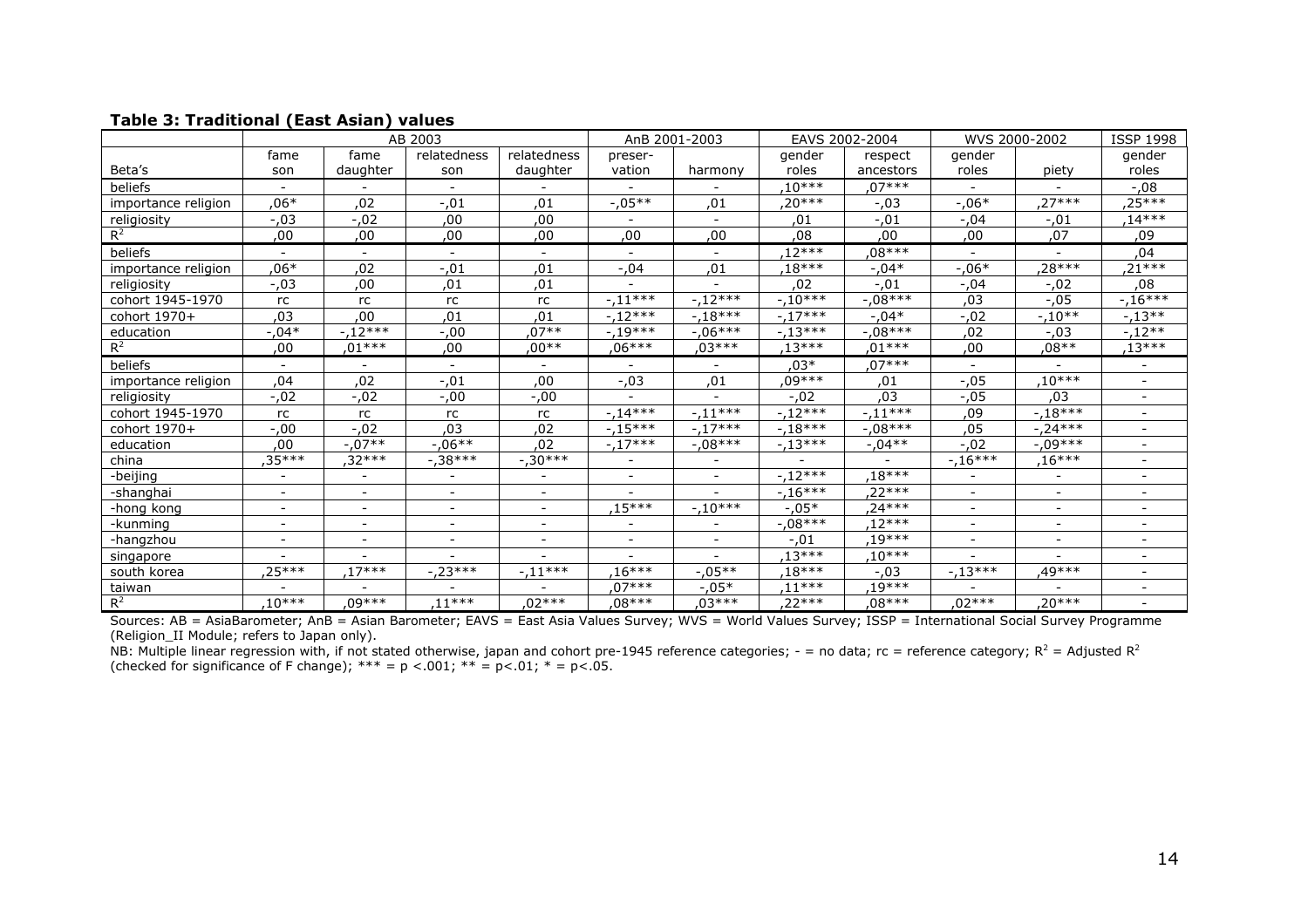| Table 4: Denomination and traditional (East Aian) values |  |
|----------------------------------------------------------|--|
|----------------------------------------------------------|--|

| rabic 4. Denomination and traditional (Last Alan) values |                              |                          |                          |                              |                          |
|----------------------------------------------------------|------------------------------|--------------------------|--------------------------|------------------------------|--------------------------|
|                                                          | AB                           | AnB                      | <b>EAVS</b>              | <b>WVS</b>                   | <b>ISSP</b>              |
| Exp(B)                                                   | 2003                         | 2001-2003                | 2002-2004                | 2000-2002                    | 1998                     |
| beliefs                                                  |                              |                          | $2,442***$               |                              | ,838                     |
| importance religion                                      |                              | 22,302 ***               | $1,599***$               | $3,634***$                   | 1,024                    |
| religiosity                                              | 19,664 ***                   | $\bar{\phantom{a}}$      | $4,349***$               | $6,277***$                   | 1,961 ***                |
| cohort 1945-1970                                         | rc                           | $,590***$                | ,939                     | $,384***$                    | $.432***$                |
| cohort 1970+                                             | $617***$                     | $,380***$                | .693**                   | $422***$                     | $264***$                 |
| education                                                | 881,                         | ,858***                  | .758***                  | 1,034                        | $.667*$                  |
| china                                                    | 296***                       | $\overline{\phantom{a}}$ | $\overline{\phantom{a}}$ | $073***$                     | $\blacksquare$           |
| -beijing                                                 |                              | $\blacksquare$           | ,996                     |                              | $\blacksquare$           |
| -shanghai                                                |                              |                          | $2,051***$               |                              |                          |
| -hong kong                                               | $\overline{a}$               | ,836*                    | 1,323                    | $\overline{a}$               | $\overline{a}$           |
| -kunming                                                 | $\qquad \qquad \blacksquare$ |                          | $2,344***$               | $\overline{\phantom{a}}$     | $\overline{\phantom{a}}$ |
| -hangzhou                                                |                              | $\overline{\phantom{a}}$ | $2,341***$               | $\overline{a}$               | $\overline{\phantom{a}}$ |
| singapore                                                |                              |                          | $6,753***$               |                              |                          |
| south korea                                              | $4,443***$                   | $1,631***$               | $3,432***$               | 1,624 **                     | $\blacksquare$           |
| taiwan                                                   |                              | $7,481***$               | $9,023***$               |                              | $\blacksquare$           |
| $R^2$                                                    | 34                           | .23                      | ,65                      | 65                           | ,40                      |
| beliefs                                                  |                              |                          | $2,425***$               |                              | ,838                     |
| importance religion                                      |                              | 22,803 ***               | $1,593***$               | $3,609***$                   | 1,025                    |
| religiosity                                              | 19,843 ***                   |                          | 4,346 ***                | 6,309 ***                    | $1,962***$               |
| cohort 1945-1970                                         | rc                           | $.618***$                | ,977                     | $,400***$                    | $.431***$                |
| cohort 1970+                                             | 615***                       | 409***                   | ,736*                    | ,453                         | ,264***                  |
| education                                                | ,874                         | ,884*                    | .773***                  | 1,051                        | .666*                    |
| china                                                    | 295***                       |                          |                          | $.071***$                    |                          |
| -beijing                                                 |                              |                          | 1,041                    |                              |                          |
| -shanghai                                                | $\blacksquare$               | $\overline{a}$           | $2,174***$               | $\overline{\phantom{a}}$     | $\equiv$                 |
| -hong kong                                               | $\bar{\phantom{a}}$          | 841                      | 1,328                    | $\equiv$                     | $\blacksquare$           |
| -kunming                                                 |                              |                          | $2,416***$               |                              |                          |
| -hangzhou                                                | $\overline{a}$               | $\blacksquare$           | $2,451***$               | $\overline{a}$               | $\mathbf{r}$             |
| singapore                                                |                              |                          | $6,489***$               |                              |                          |
| south korea                                              | 4,295 ***                    | $1,622***$               | $3,232***$               | 1,453*                       |                          |
| taiwan                                                   |                              | 7,603 ***                | $8,531***$               | $\blacksquare$               | $\overline{a}$           |
| fame son                                                 | 1,379 **                     | $\blacksquare$           | $\blacksquare$           | $\blacksquare$               | $\blacksquare$           |
| fame daughter                                            | 786                          | $\blacksquare$           | $\overline{\phantom{a}}$ | $\bar{\phantom{a}}$          | $\overline{\phantom{a}}$ |
| relatedness son                                          | 1,089                        |                          |                          |                              |                          |
| relatedness daughter                                     | 1,246                        |                          | $\overline{\phantom{a}}$ | $\overline{\phantom{a}}$     | $\blacksquare$           |
| preservation                                             |                              | 1,069*                   | $\bar{\phantom{a}}$      | $\blacksquare$               |                          |
| harmony                                                  |                              | 1,138 ***                |                          |                              |                          |
| gender roles                                             | $\overline{a}$               |                          | $1,143**$                | 1,069                        | 998                      |
| respect ancestors                                        | $\blacksquare$               |                          | 1,034                    | $\qquad \qquad \blacksquare$ | $\equiv$                 |
| piety                                                    | $\blacksquare$               | $\overline{\phantom{a}}$ | $\overline{\phantom{a}}$ | 1,132                        | $\equiv$                 |
| $R^2$                                                    | 35                           | 24                       | 66                       | 65                           | 40                       |

Sources: AB = AsiaBarometer; AnB = Asian Barometer; EAVS = East Asia Values Survey; WVS = World Values Survey; ISSP = International Social Survey Programme (Religion\_II Module; refers to Japan only). NB: Logistic regression with, if not stated otherwise, japan and cohort pre-1945 reference categories; - = no data; rc = reference category;  $R^2$  = Nagelkerke  $R^2$ ; \*\*\* = p <.001; \*\* = p<.01; \* = p<.05.